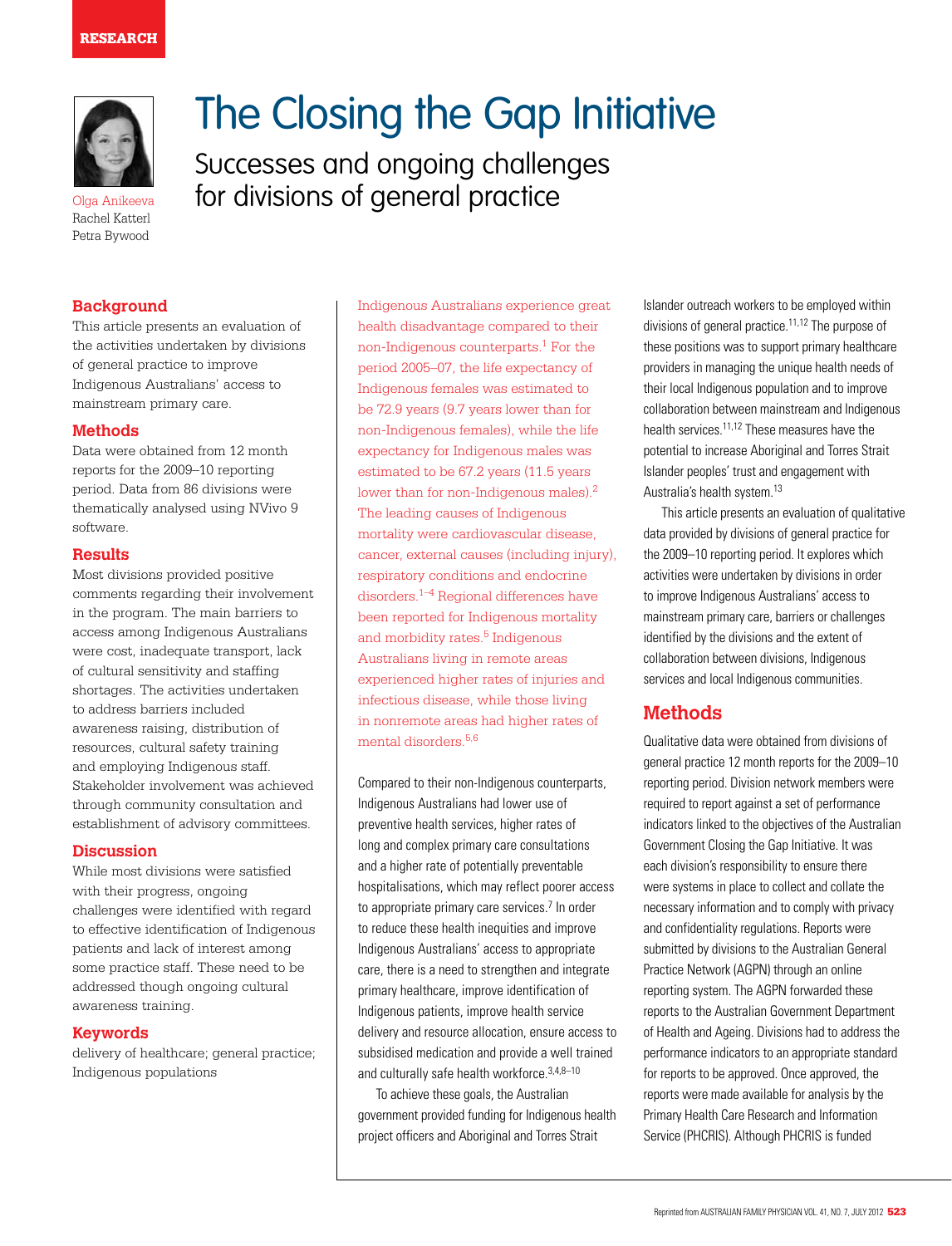by the Department of Health and Ageing, it is an independent organisation and has no vested interests in the results of analyses.

All authors had full access to these data. Data was extracted for 112 divisions. Blank responses were received from 26 divisions who had not received specific funding for the Closing the Gap Initiative.

Qualitative data analysis was performed using NVivo 9 software. A grounded theory approach was used to code the data according to themes drawn from the Closing the Gap Initiative objectives and performance indicators. The two performance indicators that were used to establish the themes were: Indicator 1: Impact of activities and approaches used to address barriers to the use of mainstream primary healthcare services by Indigenous Australians, and Indicator 4: Impact of collaboration with local Indigenous services to address shared planning and priority setting.

Data were coded by RK and OA according to the five key themes: general comments about Closing the Gap Initiative, barriers and enablers for access to mainstream care, activities and approaches to address identified barriers, collaboration with Indigenous services and community, and program challenges. Divisions' own words and terms were used to create labels for emerging subthemes. The data were initially examined by RK and OA independently, before discussing the themes and subthemes. Any differences in coding were resolved through discussion.

Ethics approval was not required for this study as the data were part of routine reporting requirements for divisions.

## **Results**

Results are presented separately for each key theme. Direct quotes have been edited for typing errors.

#### **General comments about the Closing the Gap Initiative**

The majority of divisions provided positive comments regarding the Closing the Gap Initiative and were at various stages of implementing specific programs in order to improve access to primary care for Indigenous people. Many divisions felt that raising awareness about the initiative was of critical importance. In a number of divisions, this was successfully achieved

among medical professionals and the general community through practice visits, seminars and informal meetings.

'A greater awareness around Closing the Gap measures has been obtained by systematically providing information to general practices via weekly communications.' [Division located in Western Australia (WA)]

Divisions commented that the Closing the Gap Initiative provided them with an opportunity to build and strengthen existing relationships with a range of stakeholders, which improved referral pathways for Indigenous patients and enabled the identification of service gaps.

'… the Closing the Gap program has opened up channels of communication between the divisions and key stakeholders and greatly facilitated the development of partnerships.' [Division located in New South Wales (NSW)]

Divisions established dedicated Closing the Gap committees and advisory groups to ensure effective coordination of the various planned and proposed activities. These groups included input from divisions, Aboriginal and Torres Strait Islander outreach workers, Indigenous health project officers, general practice, Indigenous health services and community representatives. Some divisions ensured that the Closing the Gap Initiative was included as a standard item on division meeting agendas to facilitate ongoing discussion.

'Closing the Gap Program Advisory Group established to guide programs and facilitate better links between practice staff, external organisations and Aboriginal community.' [Division located in WA]

#### **Impact of activities and approaches used to address barriers to the use of mainstream primary care services by Indigenous Australians**

The main barriers to access as identified by divisions and potential solutions that were put forward are presented in Table 1.

#### **Activities undertaken to close the gap**

All 86 divisions outlined the activities undertaken over the reporting period in order to improve Indigenous Australians' access to primary healthcare (Table 2).

#### **Impact of collaboration with local Indigenous services to address shared planning and priority setting**

The majority of divisions recognised the importance of fostering collaboration between mainstream primary healthcare providers and existing Indigenous service providers in order to improve continuity of care, share knowledge and decrease duplication of care. Collaboration also occurred with Elders and other Indigenous community members in order to take into account the specific needs of the local communities (Table 3).

#### **Closing the Gap Initiative difficulties and challenges**

While the majority of divisions reported being satisfied with their progress with regard to the Closing the Gap Initiative, a small number of divisions highlighted some ongoing program difficulties and challenges.

Many divisions reported difficulties delivering cultural awareness training to practice staff due to time constraints, a lack of specific standards for such programs and delays in accreditation of programs by The Royal Australian College of General Practitioners (RACGP). While some divisions provided informal training sessions, many waited for RACGP approval.

'Cultural awareness training has yet to be conducted because the standards are yet to be released.' [Division located in NSW]

Related to the lack of cultural awareness training is the discomfort reported by practice staff in some divisions with regard to asking patients about their Indigenous status. These divisions expressed a desire for guidelines or similar documents that could be used to decrease the discomfort experienced by general practitioners and other staff. Some divisions reported practice staff did not understand why it was important to identify Indigenous patients in their practices, were unaware how many Indigenous patients attended their practices and believed there were no barriers preventing Indigenous Australians from accessing mainstream primary healthcare.

'Feedback from some staff has identified a level of discomfort with asking these questions.' [Division located in WA]

'… 64% of practices who responded to the survey said they did not feel there were barriers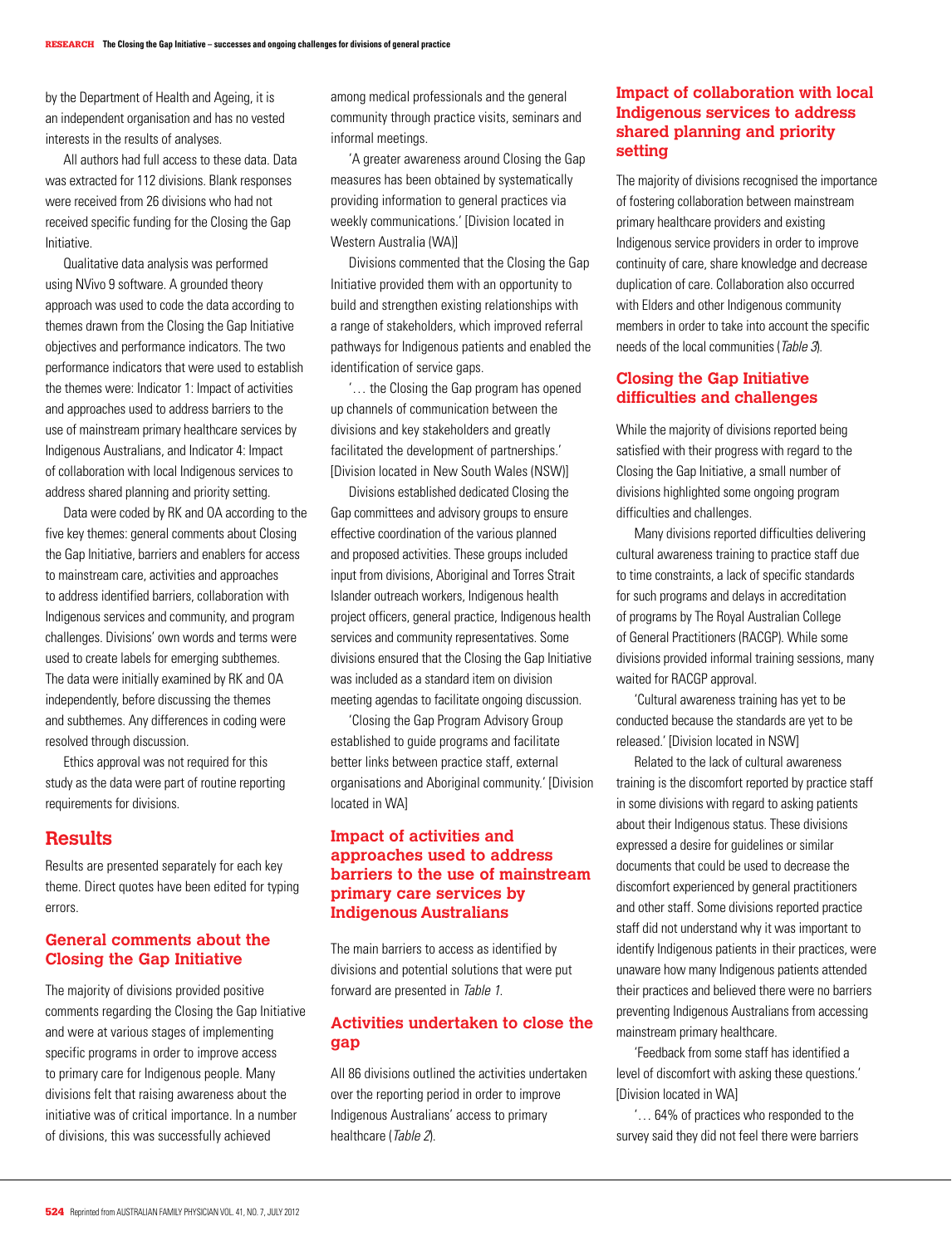preventing Indigenous patients attending their practice.' [Division located in WA]

A small number of divisions cited the attitudes of practice staff toward the Closing the Gap Initiative as an important challenge. These divisions reported that staff were unwilling to make changes due to lack of interest or a belief that they did not have any Indigenous patients at their practice.

'There are challenges with attitudes from some practice staff who say they do not have Aboriginal or Torres Strait Islander patients and therefore see no need to adjust their systems.' [Division located in WA]

## **Discussion**

The divisions identified a range of problems that Indigenous Australians encountered when accessing mainstream primary care, including financial barriers, transport issues and lack of cultural sensitivity. Similar barriers to access have been identified in previous studies and included lack of artwork and other items that created a welcoming environment, lack of Indigenous staff, practice inflexibility, lack of collaboration between service providers and reliance on short term and one-off projects.14–16

To address these gaps, divisions identified a number of projects and initiatives they had implemented or planned to implement. Divisions reported utilising Aboriginal and Torres Strait Islander outreach workers and Indigenous health project officers to coordinate these actions and improve the cultural acceptability of services for Indigenous Australians.11,14 Strong leadership has previously been identified as an important contributing factor to improving access to mainstream health services.16

Awareness raising among service providers and the local Indigenous community was undertaken by the majority of divisions and involved practice visits, dissemination of information and regular communication. Other activities undertaken by divisions included making changes to the practice environment to improve cultural acceptability, encouraging bulk-billing and increasing awareness regarding local Indigenous health issues. Offering bulk-billing to Indigenous patients, adequate resourcing, respect for language and culture

and sound understanding of the complex issues surrounding Indigenous health have previously been highlighted as crucial to the success of Indigenous health projects and initiatives.14–16

Few divisions mentioned specific initiatives to encourage Indigenous people to pursue careers in primary healthcare. Specific programs included training programs for medical receptionists and a commitment to encouraging applications from individuals of Aboriginal and Torres Strait Islander background. Increasing Indigenous participation in healthcare service provision should be a priority, as it is likely to contribute to greater cultural sensitivity and a more welcoming environment for Indigenous patients. $4,13$  To achieve this goal, barriers to the retention of Indigenous medical and nursing students need to be identified and addressed to create a culturally safe learning environment.<sup>18</sup>

Training should also be provided to non-Indigenous health workers to enable them to deliver culturally appropriate care to Indigenous patients.<sup>9</sup> Cultural safety training for practice staff was seen as critically important, however, divisions

| Table 1. Barriers and enablers to the use of mainstream primary care services by Indigenous Australians |                                                                                                                                                                                       |                                                                                                                                                                           |                                                                                                                                                                             |  |  |  |
|---------------------------------------------------------------------------------------------------------|---------------------------------------------------------------------------------------------------------------------------------------------------------------------------------------|---------------------------------------------------------------------------------------------------------------------------------------------------------------------------|-----------------------------------------------------------------------------------------------------------------------------------------------------------------------------|--|--|--|
| <b>Theme</b>                                                                                            | Barriers/challenges                                                                                                                                                                   | Enablers/solutions                                                                                                                                                        | <b>Supporting quotes</b>                                                                                                                                                    |  |  |  |
| Financial                                                                                               | Direct costs of consultations.<br>medication<br>Lack of knowledge about bulk-<br>billing practices<br>Lack of funding for Indigenous<br>health programs                               | Culture change: routinely offering<br>bulk-billing to Indigenous<br>Australians                                                                                           | 'One of the main inhibiting<br>contributors for access was due to<br>financial circumstance and the lack<br>of "bulk-billing" services'<br>[Division located in Queensland] |  |  |  |
| Transport                                                                                               | Inadequate public transport services<br>Poor timetabling<br>Health services not easily accessible<br>by public transport                                                              | Inexpensive and reliable transport<br>options<br>Advertising of available transport<br>services                                                                           | '[the division] has identified the<br>disjointed links in urban Brisbane<br>transport services'<br>[Division located in Queensland]                                         |  |  |  |
| Cultural<br>awareness                                                                                   | Lack of cultural awareness and<br>sensitivity in mainstream care                                                                                                                      | Provision of cultural safety training<br>to practice staff                                                                                                                | 'Strong need for cultural awareness<br>training identified'<br>[Division located in Victoria]                                                                               |  |  |  |
| Identification<br>of Indigenous<br>patients                                                             | Practices unaware of number of<br>Indigenous patients<br>Staff not confident asking patients<br>about their Indigenous status<br>Indigenous Australians unwilling to<br>self identify | Encouraging Indigenous Australians<br>to self identify through education<br>and support<br>Reminding and prompting service<br>providers to ask about Indigenous<br>status | ' self identification processes<br>either did not exist or were limited<br>to a question on a new patient<br>questionnaire'<br>Division located in Victorial                |  |  |  |
| Staffing<br>issues                                                                                      | Workforce shortages, particularly in<br>rural and remote areas<br>Lack of Indigenous staff<br>Inability to take on additional<br>Closing the Gap work                                 | Employing and retaining more<br>primary healthcare staff through<br>targeted programs<br>Specific employment programs for<br>Indigenous Australians                       | 'Workforce shortages and frequent<br>turnover of GPs and practice staff is<br>the main barrier to this initiative'<br>[Division located in Queensland]                      |  |  |  |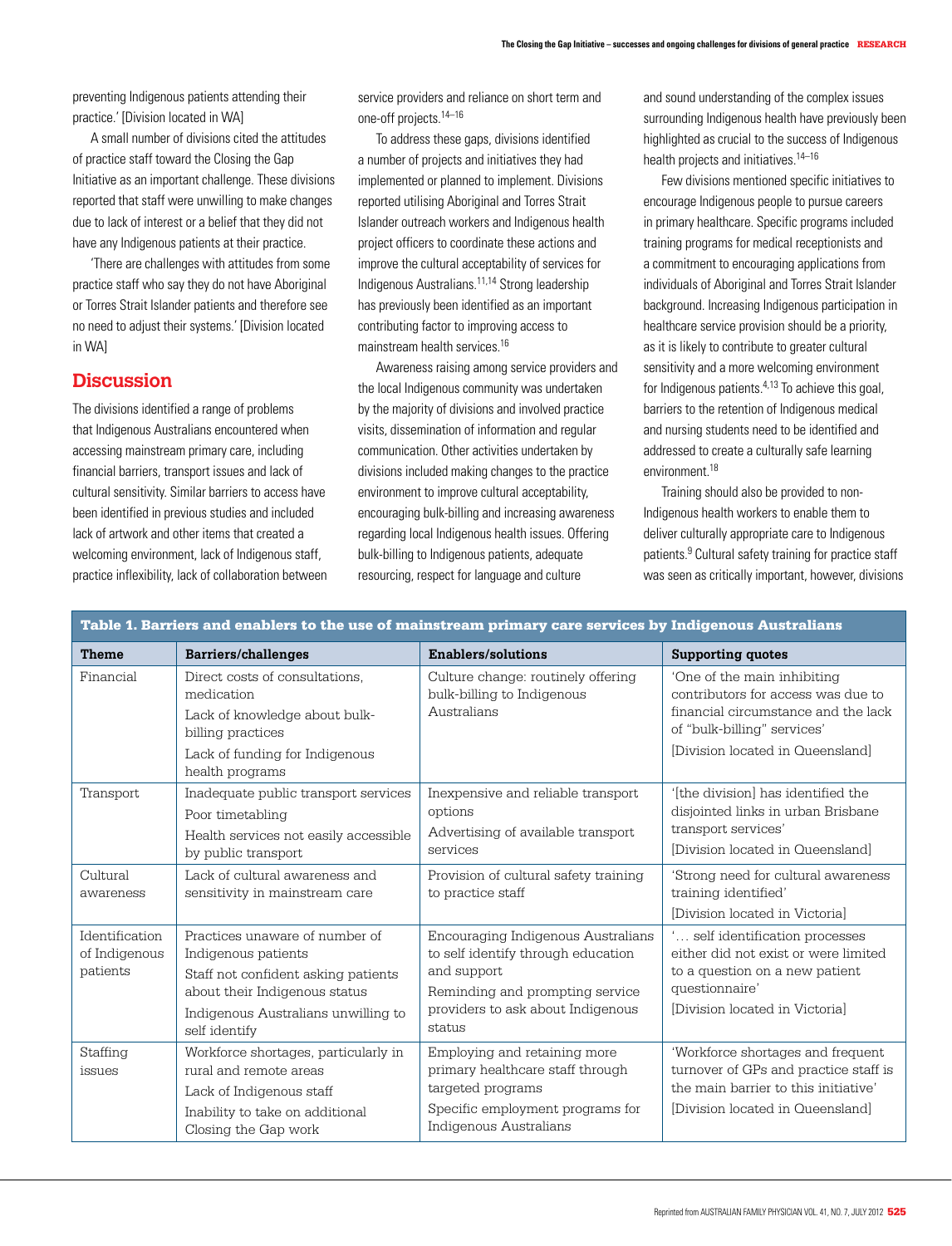| Table 2. Closing the Gap activities undertaken by divisions of general practice |                                                    |                                                         |  |  |  |
|---------------------------------------------------------------------------------|----------------------------------------------------|---------------------------------------------------------|--|--|--|
| Activity                                                                        | <b>Examples of actions</b>                         | <b>Supporting quotes</b>                                |  |  |  |
| Awareness raising                                                               | Practice visits                                    | practices visited by the Aboriginal health project      |  |  |  |
|                                                                                 | Newsletter articles                                | officer to discuss the availability of bulk-billing and |  |  |  |
|                                                                                 | Website information                                | Indigenous PIP incentives'                              |  |  |  |
|                                                                                 | Formal and informal meetings                       | [Division located in NSW]                               |  |  |  |
| Distribution of                                                                 | Resources to facilitate uptake of Indigenous       | developing resources for general practices which        |  |  |  |
| resources                                                                       | Medicare items, PIP and Indigenous status          | will encourage self identification'                     |  |  |  |
|                                                                                 | information collection                             | [Division located in NSW]                               |  |  |  |
|                                                                                 | Directories of local Indigenous community services |                                                         |  |  |  |
| Cultural safety                                                                 | Program planning and design                        | " cultural safety training offered to all [division]    |  |  |  |
| training                                                                        | Workshops and seminars                             | staff'                                                  |  |  |  |
|                                                                                 |                                                    | [Division located in WA]                                |  |  |  |
| Improving practice                                                              | Displaying Aboriginal flags and artwork            | commissioning of a mural to be completed by             |  |  |  |
| environment                                                                     | Changing operational structure: more bulk-billing, | a local artist and young people with the aim of         |  |  |  |
|                                                                                 | more flexible appointment systems                  | welcoming young Aboriginal people'                      |  |  |  |
|                                                                                 |                                                    | [Division located in NSW]                               |  |  |  |
| Indigenous staff                                                                | Actively promoting the benefits of employing       | organisational recruitment strategies to employ         |  |  |  |
|                                                                                 | Indigenous staff                                   | and retain Aboriginal employees'                        |  |  |  |
|                                                                                 | Positions actively advertised                      | [Division located in NSW]                               |  |  |  |

| Table 3. Collaboration activities undertaken by divisions of general practice |                                                                                                                                                                         |                                                                                                                                                                  |                                                                                                                                                                                                                                                  |  |  |  |
|-------------------------------------------------------------------------------|-------------------------------------------------------------------------------------------------------------------------------------------------------------------------|------------------------------------------------------------------------------------------------------------------------------------------------------------------|--------------------------------------------------------------------------------------------------------------------------------------------------------------------------------------------------------------------------------------------------|--|--|--|
| Activity                                                                      | <b>Examples of actions</b>                                                                                                                                              | <b>Barriers</b>                                                                                                                                                  | Direct quotes                                                                                                                                                                                                                                    |  |  |  |
| Collaboration with<br>local Indigenous<br>services                            | Collaboration on existing<br>activities or projects<br>Collaborative planning of ongoing<br>projects<br>Developing referral pathways<br>Building trusting relationships | Concern about the lack<br>of cooperation between<br>agencies offering preventive<br>health programs, leading to<br>inefficiencies and duplication of<br>services | 'A working relationship has been<br>established with the Aboriginal<br>health service and other services<br>who work with the Aboriginal<br>community and/or are involved in<br>the Closing the Gap initiative'<br>Division located in Victorial |  |  |  |
| Collaboration<br>with Indigenous<br>communities                               | Formal partnerships with<br>community consultation groups<br>Inviting Indigenous Australians to<br>join division advisory groups<br>Involvement of Indigenous Elders    | Difficulties in initiating<br>collaboration<br>Ongoing problems related to<br>lack of trust among Indigenous<br>community members                                | feedback from Indigenous<br>representatives was positive.<br>indicating a commitment to<br>working with the division for the<br>Closing the Gap Initiative'<br>[Division located in NSW]                                                         |  |  |  |

reported that due to training not being accredited by RACGP, many were still waiting to deliver their training programs. In addition to education and training, ongoing incentives are likely to be required to retain primary healthcare providers, particularly in rural and remote areas of Australia.3

The majority of divisions noted that collaboration with existing Indigenous services and the local Indigenous community were important to the success of the Closing the Gap Initiative. Divisions focused on developing trusting working relationships with existing services and sought active community involvement through formal and informal consultations with community

representatives and elders. Thus, community views and expectations were incorporated into program design, ensuring that the unique health needs of local communities were addressed. Such strategies have been highlighted as being critically important in the literature, with partnerships between organisations, collaboration across different sectors and the active involvement of Indigenous communities in project design ensuring that initiatives are undertaken with, not for, Indigenous Australians.<sup>13–17</sup> Furthermore, it has been suggested that partnerships established with Aboriginal community controlled health services offer opportunities to pilot interventions, which

can subsequently be implemented in mainstream primary care settings if successful.<sup>5</sup>

Practice staff discomfort asking patients about their Indigenous status was highlighted as inadequately addressed barrier due to the delayed cultural sensitivity training. It is essential to address this issue, as effective identification of Indigenous patients can enhance uptake of relevant Medicare items and improve referral pathways between services.10 Comprehensive and ongoing cultural safety training for staff is likely to contribute to improved cultural safety in primary healthcare settings and thus lead to improved access to services for Indigenous Australians.